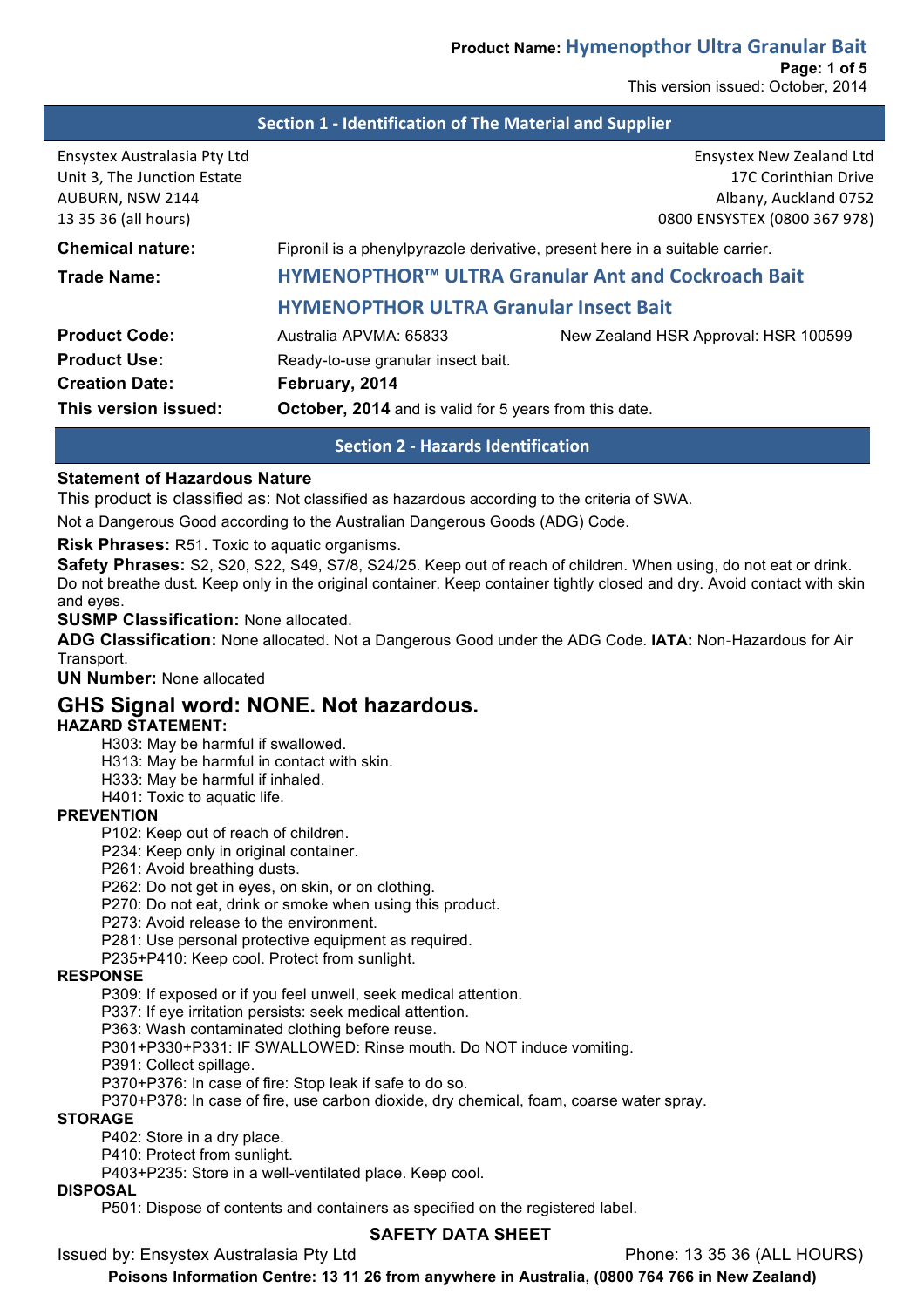#### **Emergency Overview**

**Physical Description & colour**: Pale yellow, rough, free-flowing granules **Odour:** Slight fish odour

**Major Health Hazards:** No significant risk factors have been found for this product (fipronil concentration is very low). Will irritate the eyes. Avoid contact with eyes.

### **Potential Health Effects**

### **Inhalation:**

**Short term exposure:** Available data indicates that this product is not harmful. However product may be mildly irritating, although unlikely to cause anything more than mild transient discomfort.

Long Term exposure: Long term inhalation of high amounts of any nuisance dust may overload lung clearance mechanism. No data for health effects associated with long term inhalation.

### **Skin Contact:**

**Short term exposure:** Available data indicates that this product is not harmful. It should present no hazards in normal use. In addition product is unlikely to cause any discomfort in normal use.

**Long Term exposure:** No data for health effects associated with long term skin exposure.

### **Eye Contact:**

**Short term exposure:** Dust from product may cause mechanical irritation if it gets in eyes. This product is unlikely to cause anything more than mild transient discomfort.

**Long Term exposure:** No data for health effects associated with long term eye exposure.

### **Ingestion:**

**Short term exposure:** Significant oral exposure is considered to be unlikely. However, this product may be irritating to mucous membranes but is unlikely to cause anything more than transient discomfort.

**Long Term exposure:** No data for health effects associated with long term ingestion.

### **Carcinogen Status:**

**SWA:** No significant ingredient is classified as carcinogenic by SWA. **NTP:** No significant ingredient is classified as carcinogenic by NTP.

**IARC:** No significant ingredient is classified as carcinogenic by IARC.

| Section 3 - Composition/Information on Ingredients |                  |           |                                |         |  |  |
|----------------------------------------------------|------------------|-----------|--------------------------------|---------|--|--|
| Ingredients                                        | <b>CAS No</b>    | $Conc.\%$ | TWA $(mg/m^3)$ STEL $(mg/m^3)$ |         |  |  |
| Fipronil                                           | 120068-37-3 0.01 |           | not set                        | not set |  |  |
| Other non hazardous ingredients                    | secret           | to 100    | not set                        | not set |  |  |
|                                                    |                  |           |                                |         |  |  |

This is a commercial product whose exact ratio of components may vary slightly.

### **Section 4 - First Aid Measures**

### **General Information:**

You should call The Poisons Information Centre if you feel that you may have been poisoned, burned or irritated by this product. The number is 13 11 26 from anywhere in Australia (0800 764 766 in New Zealand) and is available at all times. Have this SDS with you when you call.

**Inhalation:** No first aid measures normally required. However, if inhalation has occurred, and irritation has developed, remove to fresh air and observe until recovered. If irritation becomes painful or persists more than about 30 minutes, seek medical advice.

**Skin Contact:** Gently brush away excess particles. Irritation is unlikely. However, if irritation does occur, flush with lukewarm, gently flowing water for 5 minutes or until product is removed.

**Eye Contact:** Quickly and gently brush particles from eyes. No effects expected. If irritation does occur, flush contaminated eye(s) with lukewarm, gently flowing water for 5 minutes or until the product is removed. Obtain medical advice if irritation becomes painful or lasts more than a few minutes. Take special care if exposed person is wearing contact lenses.

**Ingestion:** If product is swallowed or gets in mouth, do NOT induce vomiting; wash mouth with water and give some water to drink. If symptoms develop, or if in doubt contact a Poisons Information Centre or a doctor.

## **SAFETY DATA SHEET**

Issued by: Ensystex Australasia Pty Ltd Phone: 13 35 36 (ALL HOURS) **Poisons Information Centre: 13 11 26 from anywhere in Australia, (0800 764 766 in New Zealand)**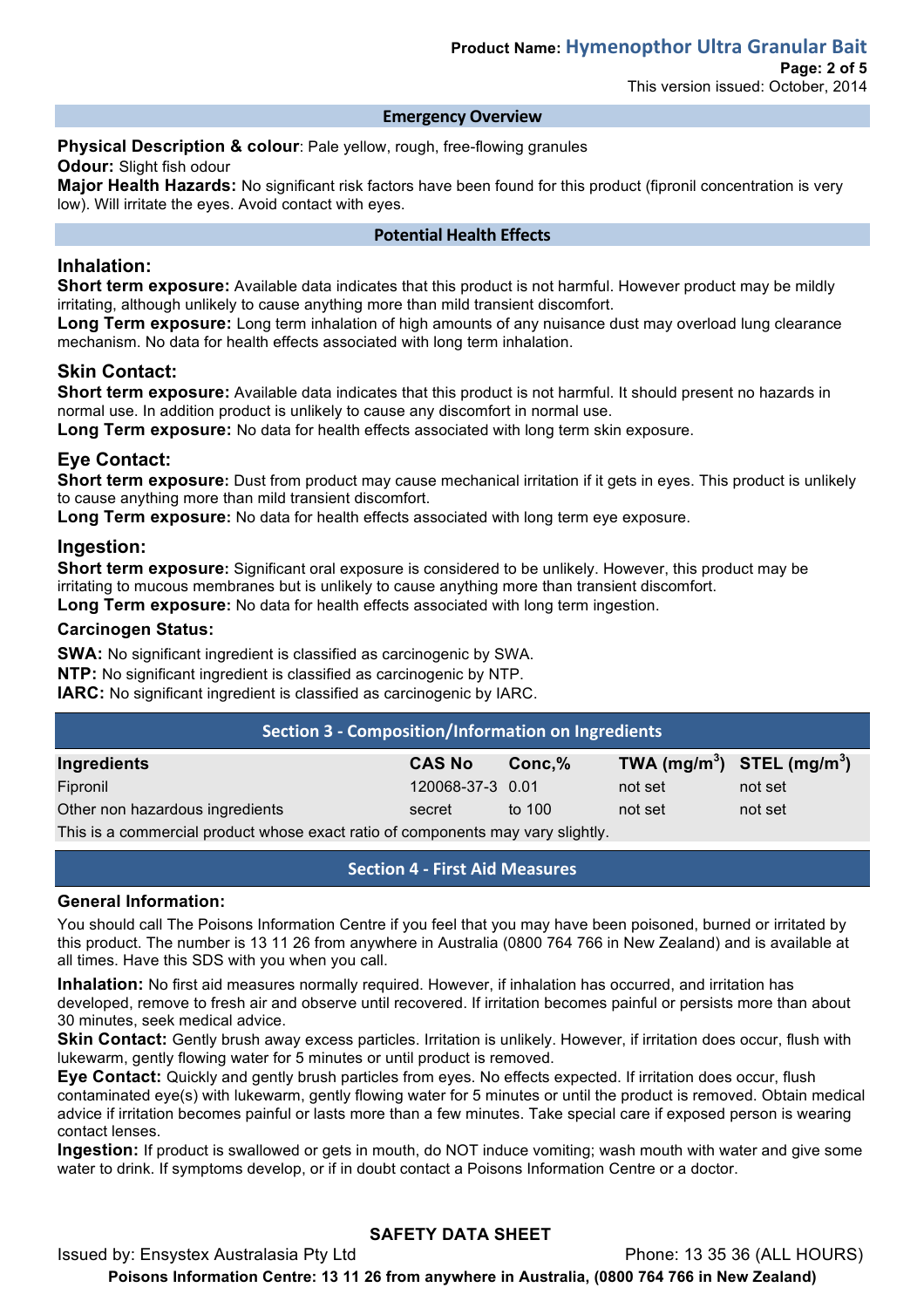**Page: 3 of 5**

This version issued: October, 2014

## **Section 5 - Fire Fighting Measures**

**Fire and Explosion Hazards**: The major hazard in fires is usually inhalation of heated and toxic, or oxygen deficient (or both), fire gases. There is no risk of an explosion from this product under normal circumstances if it is involved in a fire. Fires involving significant quantities of aromatic hydrocarbons often generate large clouds of black smoke. The smoke and other pyrolysis products may be toxic.

Fire decomposition products from this product may be toxic if inhaled. Take appropriate protective measures.

**Extinguishing Media:** In case of fire, use carbon dioxide, dry chemical, foam, coarse water spray.

**Fire Fighting:** When fighting fires involving significant quantities of this product, no special equipment is believed to be necessary.

| Flash point:                     | Not flammable. |  |
|----------------------------------|----------------|--|
| <b>Upper Flammability Limit:</b> | No data.       |  |
| <b>Lower Flammability Limit:</b> | No data.       |  |
| <b>Autoignition temperature:</b> | No data.       |  |
| <b>Flammability Class:</b>       | No data.       |  |

### **Section 6 - Accidental Release Measures**

**Accidental release:** In the event of a major spill, prevent spillage from entering drains or water courses. As a minimum, wear overalls, goggles and gloves. There are no specific manufacturer recommendations for protective equipment materials. Use impermeable gloves with care. Eye/face protective equipment should comprise as a minimum, protective glasses and, preferably, goggles. If there is a significant chance that dusts are likely to build up in cleanup area, we recommend that you use a suitable Dust Mask. Otherwise, not normally necessary. Stop leak if safe to do so, and contain spill. Sweep up and shovel or collect recoverable product into labelled containers for recycling or salvage, and dispose of promptly. Consider vacuuming if appropriate. Recycle containers wherever possible after careful cleaning. Refer to product label for specific instructions. After spills, wash area preventing runoff from entering drains. If a significant quantity of material enters drains, advise emergency services. Full details regarding disposal of used containers, spillage and unused material may be found on the label. If there is any conflict between this SDS and the label, instructions on the label prevail. Ensure legality of disposal by consulting regulations prior to disposal. Thoroughly launder protective clothing before storage or re-use. Advise laundry of nature of contamination when sending contaminated clothing to laundry.

## **Section 7 - Handling and Storage**

**Handling:** Keep exposure to this product to a minimum, and minimise the quantities kept in work areas. Check Section 8 of this SDS for details of personal protective measures, and make sure that those measures are followed. The measures detailed below under "Storage" should be followed during handling in order to minimise risks to persons using the product in the workplace. Also, avoid contact or contamination of product with incompatible materials listed in Section 10.

**Storage:** This product is NOT a Scheduled Poison. Store packages of this product in a cool place. Keep containers dry and away from water. Store in the closed original container in a dry, cool, well-ventilated area out of direct sunlight. Make sure that the product does not come into contact with substances listed under "Incompatibilities" in Section 10. Check packaging - there may be further storage instructions on the label.

## **Section 8 - Exposure Controls and Personal Protection**

The following Australian Standards will provide general advice regarding safety clothing and equipment: Respiratory equipment: **AS/NZS 1715**, Protective Gloves: **AS 2161**, Occupational Protective Clothing: AS/NZS 4501 set 2008, Industrial Eye Protection: **AS1336** and **AS/NZS 1337**, Occupational Protective Footwear: **AS/NZS2210**.

# **SWA Exposure Limits TWA (mg/m<sup>3</sup>**

## **) STEL (mg/m<sup>3</sup> )**

Exposure limits have not been established by SWA for any of the known significant ingredients in this product. The ADI for fipronil is set at 0.0002 mg/kg/day. The corresponding NOEL is set at 0.02 mg/kg/day. ADI means Acceptable Daily Intake; NOEL means No-Observable-Effect-Level. Data from Australian ADI List, June 2013.

No special equipment is usually needed when occasionally handling small quantities. The following instructions are for bulk handling or where regular exposure in an occupational setting occurs without proper containment systems. **Ventilation:** No special ventilation requirements are normally necessary for this product. However make sure that the work environment remains clean and that dusts are minimised.

**Eye Protection:** Eye protection such as protective glasses or goggles is recommended when this product is being used.

## **SAFETY DATA SHEET**

Issued by: Ensystex Australasia Pty Ltd Phone: 13 35 36 (ALL HOURS)

**Poisons Information Centre: 13 11 26 from anywhere in Australia, (0800 764 766 in New Zealand)**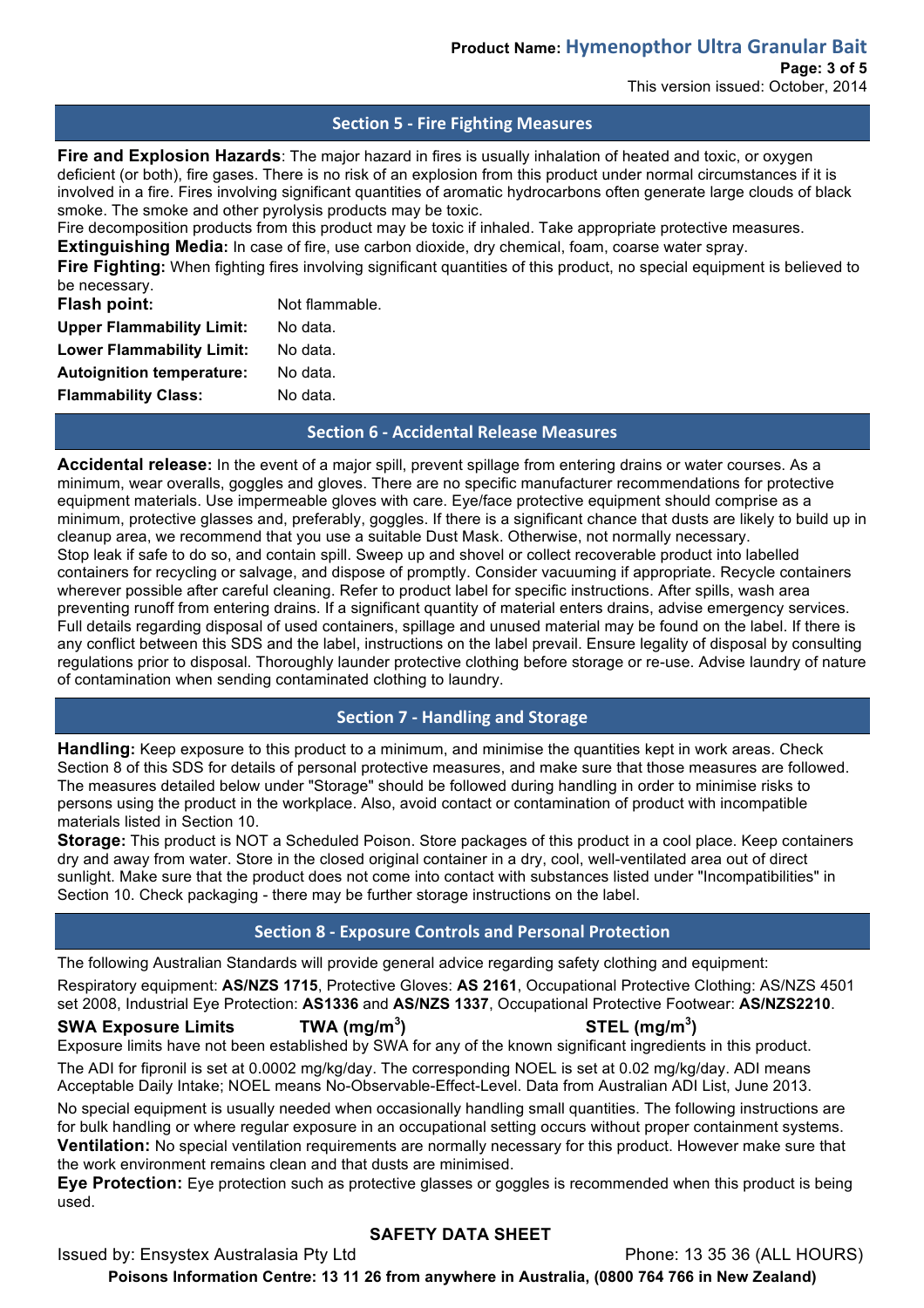## **Product Name: Hymenopthor Ultra Granular Bait**

## **Page: 4 of 5**

This version issued: October, 2014

**Skin Protection:** The information at hand indicates that this product is not harmful and that normally no special skin protection is necessary. However, we suggest that you routinely avoid contact with all chemical products and that you wear suitable gloves when skin contact is likely.

**Protective Material Types:** There is no specific recommendation for any particular protective material type. **Respirator:** If there is a significant chance that dusts are likely to build up in the area where this product is being used, we recommend that you use a suitable Dust Mask. Otherwise, not normally necessary.

### **Section 9 - Physical and Chemical Properties:**

| <b>Physical Description &amp; colour:</b><br>Odour: | Pale yellow, rough, free-flowing granules<br>Slight fish odour |
|-----------------------------------------------------|----------------------------------------------------------------|
| <b>Boiling Point:</b>                               | Not available.                                                 |
| <b>Freezing/Melting Point:</b>                      | No specific data. Solid at normal temperatures.                |
| <b>Volatiles:</b>                                   | No specific data. Expected to be low at 100°C.                 |
| <b>Vapour Pressure:</b>                             | Negligible at normal ambient temperatures.                     |
| <b>Vapour Density:</b>                              | Not applicable.                                                |
| <b>Specific Gravity:</b>                            | No data.                                                       |
| <b>Water Solubility:</b>                            | Mostly insoluble.                                              |
| pH:                                                 | No data.                                                       |
| <b>Volatility:</b>                                  | Negligible at normal ambient temperatures.                     |
| <b>Odour Threshold:</b>                             | No data.                                                       |
| <b>Evaporation Rate:</b>                            | Not applicable.                                                |
| <b>Coeff Oil/water distribution:</b>                | No data                                                        |
| <b>Viscosity:</b>                                   | Not applicable.                                                |
| <b>Autoignition temp:</b>                           | No data.                                                       |

## **Section 10 - Stability and Reactivity**

**Reactivity**: This product is unlikely to react or decompose under normal storage conditions. However, if you have any doubts, contact the supplier for advice on shelf life properties.

**Conditions to Avoid:** This product should be kept in a cool place, preferably below 30°C. Containers should be kept dry. Store in the closed original container in a dry, cool, well-ventilated area out of direct sunlight. **Incompatibilities:** strong acids, strong bases, strong oxidising agents.

**Fire Decomposition:** Combustion forms carbon dioxide, and if incomplete, carbon monoxide and possibly smoke. Aromatic hydrocarbons tend to form dense clouds of black smoke. May form nitrogen and its compounds, and under some circumstances, oxides of nitrogen. Occasionally hydrogen cyanide gas in reducing atmospheres. May form hydrogen chloride gas, other compounds of chlorine. May form hydrogen fluoride gas and other compounds of fluorine. Carbon monoxide poisoning produces headache, weakness, nausea, dizziness, confusion, dimness of vision, disturbance of judgment, and unconsciousness followed by coma and death.

**Polymerisation:** This product will not undergo polymerisation reactions.

## **Section 11 - Toxicological Information**

**Toxicity:** In rabbits, skin contact with fipronil induced deaths and one or more clinical signs of toxicity including convulsions, sluggishness, salivation, spasms, tremors, hyperactivity, diarrhoea, emaciation, and perioral and perinasal red discolouration in all groups except that at the lowest dose (100 mg/kg).

Clinical signs of oral toxicity included tremors and convulsions of various types, effects on activity or gait, hunched posture, wetness in various body areas, and seizures.

### **Classification of Hazardous Ingredients**

Ingredient **Risk Phrases** 

No ingredient mentioned in the HSIS Database is present in this product at hazardous concentrations.

**SAFETY DATA SHEET** Issued by: Ensystex Australasia Pty Ltd Phone: 13 35 36 (ALL HOURS) **Poisons Information Centre: 13 11 26 from anywhere in Australia, (0800 764 766 in New Zealand)**